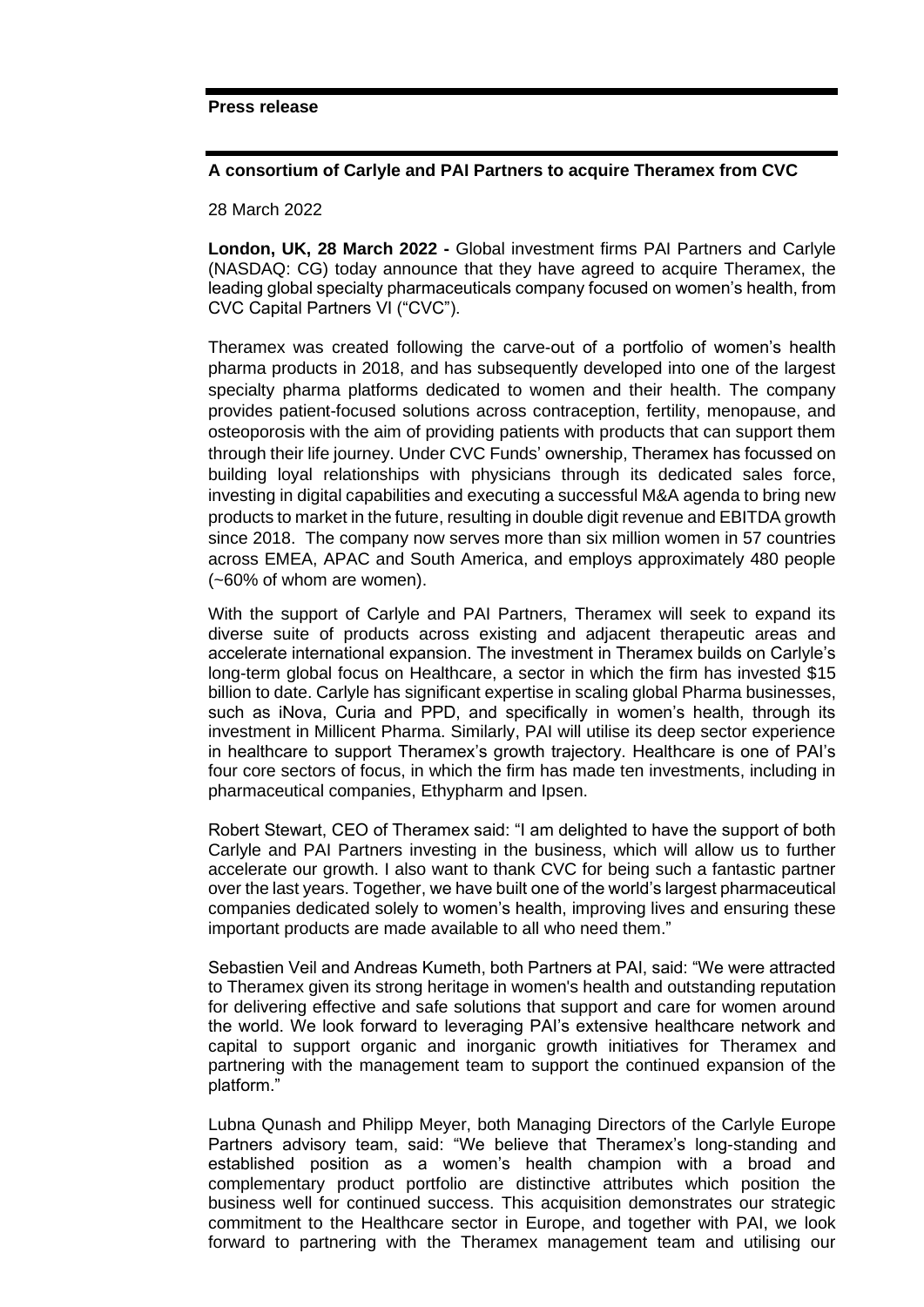significant resources and global network to support their international growth ambitions."

Cathrin Petty, a Managing Partner and Global Head of Healthcare at CVC, said: "Theramex has been at the forefront of raising awareness and delivering better therapies for women across the globe, particularly in relation to menopause, endometriosis and osteoporosis. As a team, we are very proud to have supported the fantastic Theramex leadership, from the head office through supply chain experts, through to the country leadership and our dedicated sales force – all of whom have a dedication to making a difference to women's lives. We wish the team every success in the next chapter of growth."

Carlyle and PAI Partners were jointly advised by Morgan Stanley, Jefferies and Greenhill & Co (M&A), and Linklaters and Allen & Overy (Legal), and PwC (Financial). CVC was advised by Rothschild & Co, HSBC (M&A) and Latham & Watkins (Legal), and EY (Financial), and IQVIA (Commercial).

The financial terms of the transaction are not being disclosed.

#### END

### **About Theramex**

Theramex is a leading global speciality pharmaceutical company dedicated to women and their health. We support women at every stage of their lives by providing a broad portfolio of innovative and established brands covering contraception, fertility, menopause and osteoporosis. Our commitment is to listen to and understand our patients, serve their needs and offer healthcare solutions to help improve their lives. Our vision is to be a lifetime partner for women and the healthcare professionals who treat them by providing patient-focused and effective solutions that care for and support women through every stage of life.

### **About Carlyle**

Carlyle (NASDAQ: CG) is a global investment firm with deep industry expertise that deploys private capital across three business segments: Global Private Equity, Global Credit and Global Investment Solutions. With \$301 billion of assets under management as of December 31, 2021, Carlyle's purpose is to invest wisely and create value on behalf of its investors, portfolio companies and the communities in which we live and invest. Carlyle employs nearly 1,850 people in 26 offices across five continents. Further information is available at www.carlyle.com. Follow Carlyle on Twitter @OneCarlyle.

#### **About PAI Partners**

PAI Partners is a pre-eminent private equity firm, investing in market-leading companies across the globe. It has significant experience in the healthcare space and is currently invested in Veonet, a leading pan-European network of ophthalmological clinics, Ethypharm, a specialty pharmaceutical company active in central nervous system and critical care areas with leading positions in pain and addiction treatments, and Zahneins, a leading German dental company. It manages over €22 billion of dedicated buyout funds and, since 1994, has completed 89 investments in 11 countries, representing over €65 billion in transaction value. PAI has built an outstanding track record through partnering with ambitious management teams where its unique perspective, unrivalled sector experience and long-term vision enable companies to pursue their full potential – and push beyond. Learn more about the PAI story, the team and their approach at: [www.paipartners.com.](http://www.paipartners.com/)